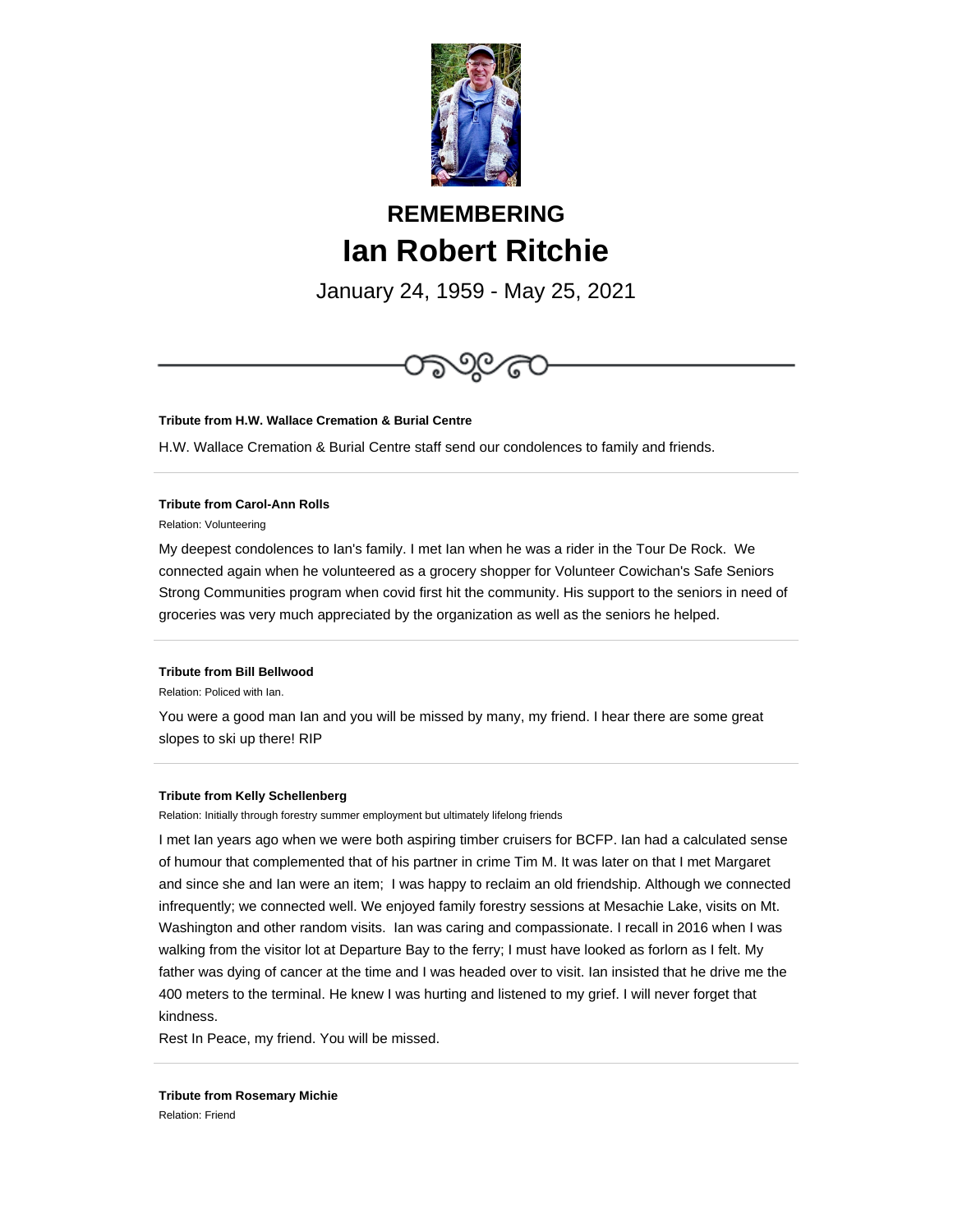Dear Margaret and family, I was so sorry to hear of Ian's sudden passing. One of my favourite memories of Ian is of counting hot lunch money for pizza and hot dogs in the Discovery School staff room, he being the only Dad amongst all the Mums. It was always a pleasure to run into Ian and his bright smile in the Village. He will be sorely missed in Shawnigan. My heart goes out to you. Rosemary

# **Tribute from Lon Wood**

# Relation: Friend

Condolences Margaret and your fine young men on losing a one-of husband and dad who with sensitivity and compassion wholeheartedly embraced the joys and sorrows of all he knew and met.

 As friends we turned to The Warmlands outdoors almost daily to leave the curse of Covid behind in our dust by hiking, kayaking, e-biking more than 1,000 kilometres; always pausing for good coffee and conversation — and sometimes a shared cinnamon bun after pedalling to breakfast on the dock at Genoa Bay.

 In my books, Ian's life was short but a full one nonetheless , he making that "difference" to leave the world a better place.

Best friends are rare. Ian is one to be loved, missed and remembered.always.

#### **Tribute from John Cook**

Relation: Friend from years gone by.

I was shocked and saddened to see the notification of Ian's recent passing. He has gone to join his kin and will watch over you forever. Margaret, Ian's spirit will always be with you and the boys. Thinking of you all.

#### **Tribute from Betty Francisty**

Relation: I worked with Ian at SD #79.

I was saddened to hear of Ian's passing. My thoughts and prayers are with the family

# **Tribute from Linda Milne**

Relation: Friend

Margaret and Sons,

 I am so very sorry for your loss of Ian. It is heartbreaking- I hope you are surrounded by the love and support of family & friends.

Sincere sympathy.

Linda Milne

## **Tribute from Hugh and Leslie Williams**

Relation: Co-worker at SPD.

Ian was a wonderful co-worker who always had a smile. He was full of compassion and a true gentleman and we are truly saddened by his passing. Condolences to his family.

#### **Tribute from Derek and Marcia Egan**

Relation: Work colleague

We were so sorry to learn of Ian's passing. We send our most sincere sympathy to Ian's entire family.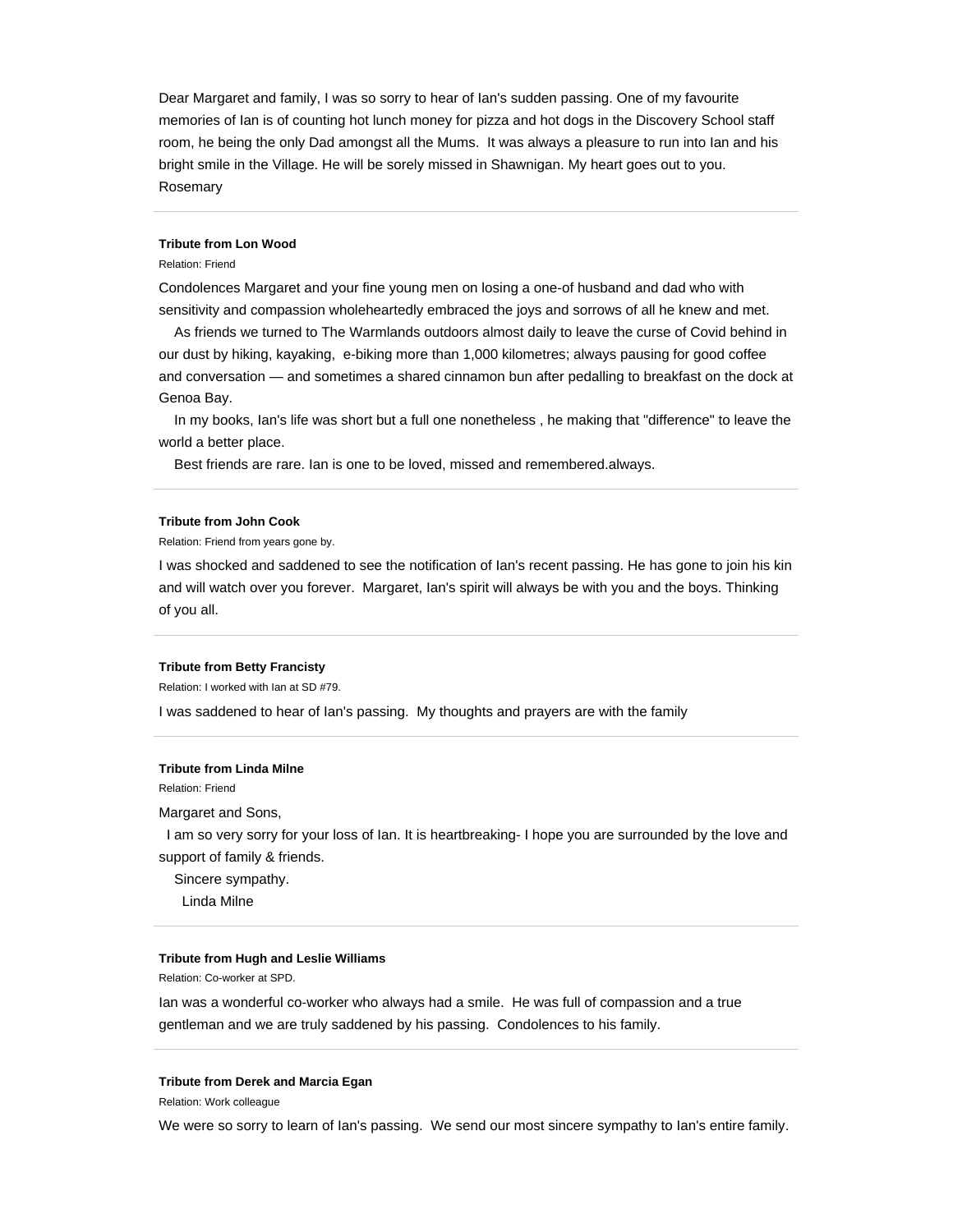## **Tribute from Heinz and Yvonne Roemer**

## Relation: Friend

Margaret and Family. We are so sorry for your loss. Our thoughts ad prayers are with you all.We.will always remember Ian as the soccer coach!! he was so good with all the players. . We have many good memories of all those years watching our daughter play soccer with Ian as the coach.

#### **Tribute from Julie Scott-Polson**

Relation: Friend

So Sad to hear this news. Scottie and I have had many run ins and catch ups with Ian over the years. And will miss his conversations. My condolences to Margaret and the kids.

## **Tribute from David Haley**

Relation: through Margaret

Dear Margaret and family, I am sorry to hear about your loss. These things always come as a shock. My thoughts and prayers are with you.

#### **Tribute from Nancy Stevens**

Relation: Family friend

Our thoughts and prayers to Margaret and family at this difficult time.

# **Tribute from Mike and Sue Chadwick**

Relation: co-worker

Sue and I were so very sorry to hear of Ian's passing. He was a caring and compassionate policeman and a great guy who always had time for a chat or a story. Our sincere condolences to Margaret and the boys

# **Tribute from Laura Manning**

Relation: SPD Co-worker

So sorry to hear of Ian's passing. Ian always had that great smile, made time to have a catch up and chat. He will be missed. Condolences to Ian's family and friends.

## **Tribute from Walter P Robinson**

Relation: Through a fellow policeman.

I will miss the cheerful laugh coming from the yellow bus when Ian would pull up beside me to ask how it was going and extend a hearty "Have a great day!".

# **Tribute from Margaret & amp; André St Cyr**

## Relation: A friend

Our condolences to Margaret and family.. We will always remember our hike on Hornby Island with you all. We met you through friends who were also on the island at the time. Our children were young then and we all went on about a 10 k hike. We did not know at the start of the hike that Ian had made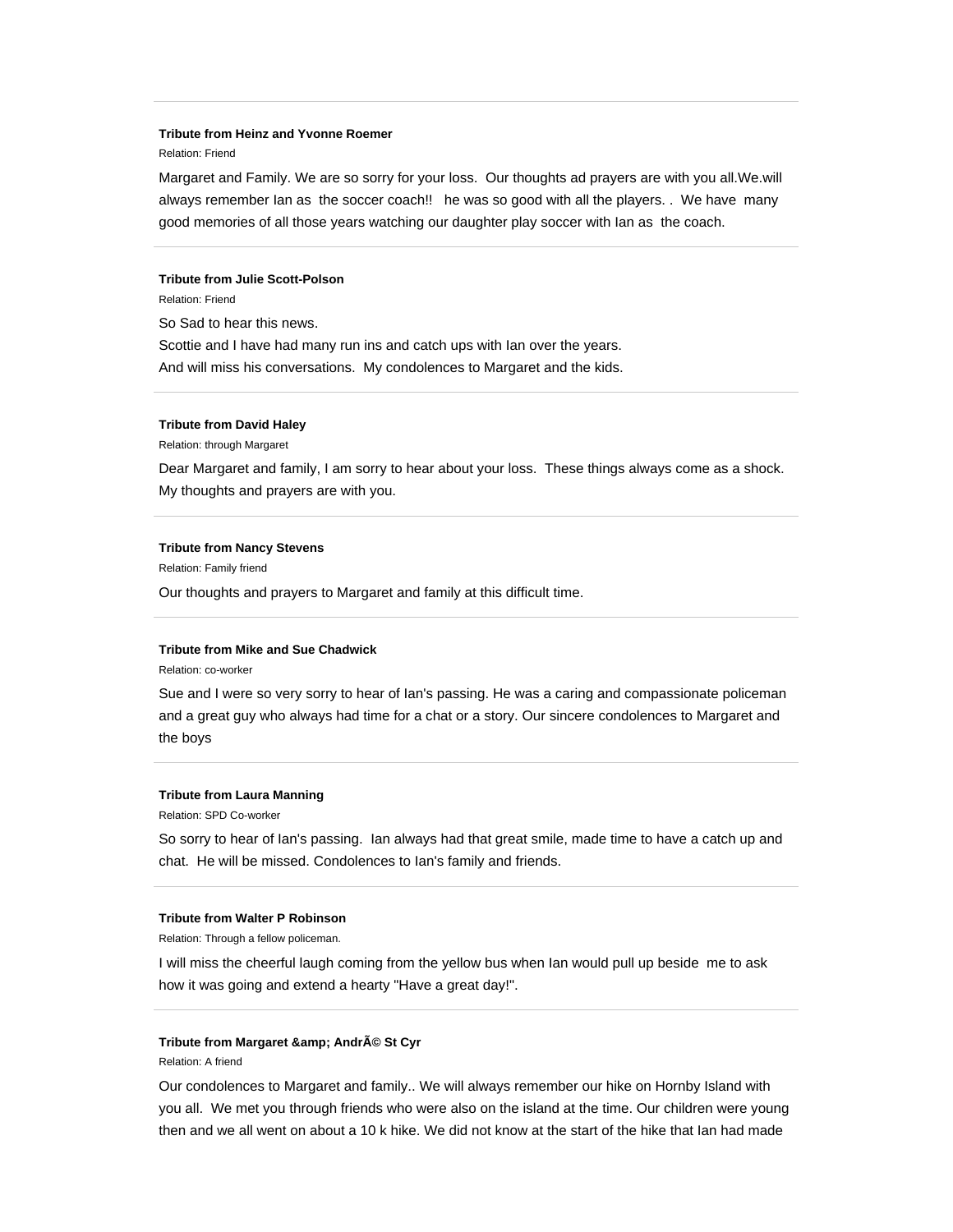a bet that our daughter, who was about 4 , would not be able to finish the hike. Well our daughter not only finished but she led the pack! I will never forget Ian's expression!! We all had a wonderful day together. I hope you can find comfort in many wonderful memories you have of Ian.

#### **Tribute from Dwight Grieve**

Relation: Ian and i first met doing bicycle rodeos at Discovery School Shawnigan Lake also helping with their bottle drives. We became fairly good friends after that.

Very sorry to hear of your loss Margret . Always enjoyed meeting Ian and having a friendly chat. It does not seem possible that he is gone.

Dwight Grieve

# **Tribute from Art Pollard**

Relation: friend.

Dear Margaret and boys, I was saddened to hear of Ian's passing recently. He was such an inspiration to me and cajoled and wheedled me to become an Area coordinator for the Block Watch programme. I will miss his advice, his concern and his caring for everyone he touched. He was an inspiration and of course a great friend to Mike. I will miss him greatly.

# **Tribute from The Pasquale Family**

Relation: Colleague

So heartbroken by the news of Ian's passing. To the family our deepest condolences. Ian was always a kind and thoughtful man with a positive word to say. He was a stellar colleague at Shawnigan Lake School and a favourite when driving the teams to games or at the provincial championships. He will forever remain in our minds and hearts. Riposare in pace.

#### **Tribute from Mid Island Bus**

Relation: Co workers

Our condolences to Ian's family. Ian was a great and humble man. All of us who knew Ian at Mid island Bus enjoyed his calm demeanor, sense of humor and professionalism. He will be greatly missed!!

#### **Tribute from Wendy Williams**

Relation: Cowichan Valley Soccer Assoc.

Margaret and boys, We were very saddened to hear of the loss of Ian. Our thoughts are with you at this difficult time. Greg and Wendy Williams and family.

## **Tribute from Bev Harley**

Relation: Neighbours

Dear Margaret and boys. I am so saddened to see of your loss. Ian was one of my favourite people. It was always a joy to have a visit with him and the boys when his mother Nancy came to stay at our B&B. My sincere sympathy to all of you

**Tribute from Pat Fiddis** Relation: Mill Bay Library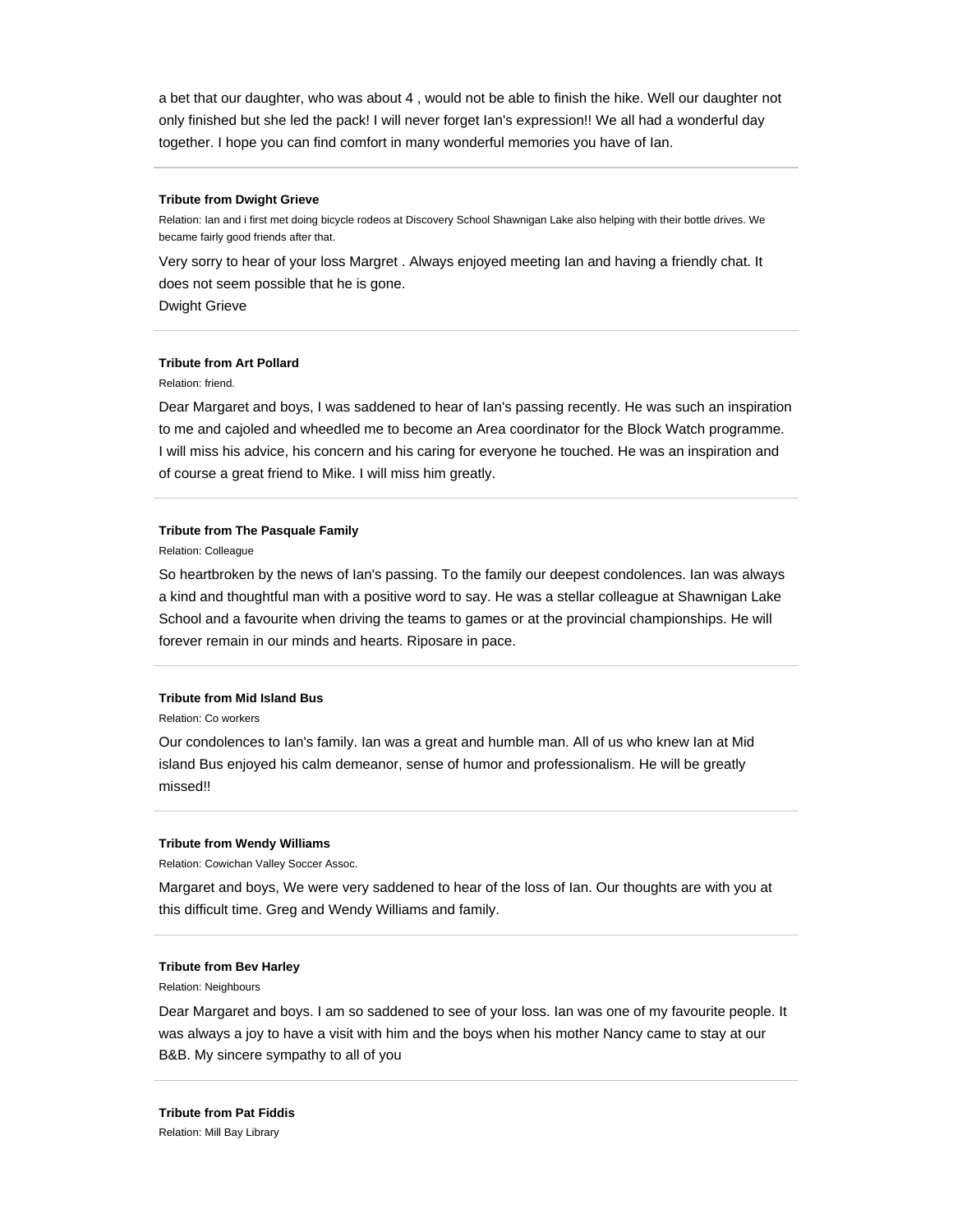Please accept my sincere condolences on Ian's passing. A fine man, always smiling and a family man through and through. I am happy to have known him.

## **Tribute from Judy Duncan**

Relation: from Sylvan United Church

Dear Margaret, Arran, Alasdair and Gordon, I am so saddened to learn of Ian's sudden passing. I remember his beaming smile and willingness to lend a hand. Please accept my sincere condolences.

#### **Tribute from Ross, Susan and Nick Holloway**

Relation: via Community Policing Blockwatch

We knew Ian well through his leadership in Community Policing. We also remember Ian each day as we view our 8 foot cedar hedge bordering our yard. This was a contribution Ian made to us from a leftover Scout tree planting project he was involved in. Ian was a great guy , dedicated to community and will be greatly missed.

Deepest condolences . Sincerely, Ross, Susan & Nick Holloway

# **Tribute from Brian and Connie Pinder**

Relation: Friend

We were deeply saddened to hear of Ian's passing. I first met Ian at SFU, we both joined the RCMP and started recruit training in Regina just a few weeks apart. In a stroke of luck we were both posted to Warman Detachment. There we got to meet and know Margaret and truly enjoyed Ian and Margaret's friendship. It was a sad day when they left to return to the coast. Our contacts grew less frequent over the years but in March, 2005 we saw Ian again. Connie and I were at the regimental funeral for the members from Mayerthorpe Detachment where I was posted at the time. Unbeknown to us Ian was there to represent Saanich police. Despite the crowds he made a point of tracking us down. Seeing Ian and experiencing the hugs and kind words he brought with him gave us the boost we needed to get through a difficult day. We have never forgotten his kindness. Margaret, we want to extend our sincere condolences to you, Arran, Alasdair and Gordon.

# **Tribute from Ron and Denine Christianson**

Relation: Co worker from Warman Detachment Saskatchewan

Margaret and family we are sad to hear of Ian's passing. I knew him in Warman and even though our connection was brief I do remember what a lovely couple you were. Our hearts go out to you and your family!

#### **Tribute from Brian Niles**

Relation: Worked together at Saanich

I had the great pleasure of working closely with Ian from 1998-2002...he was a consummate professional who cared deeply about youth and the community. Ian was a true gentleman. So sorry to hear of his untimely passing.

## **Tribute from Veronika McCabe**

Relation: Parents of children playing soccer

So sorry for your loss! Our thoughts are with you at this difficult time! I remember all the times we all